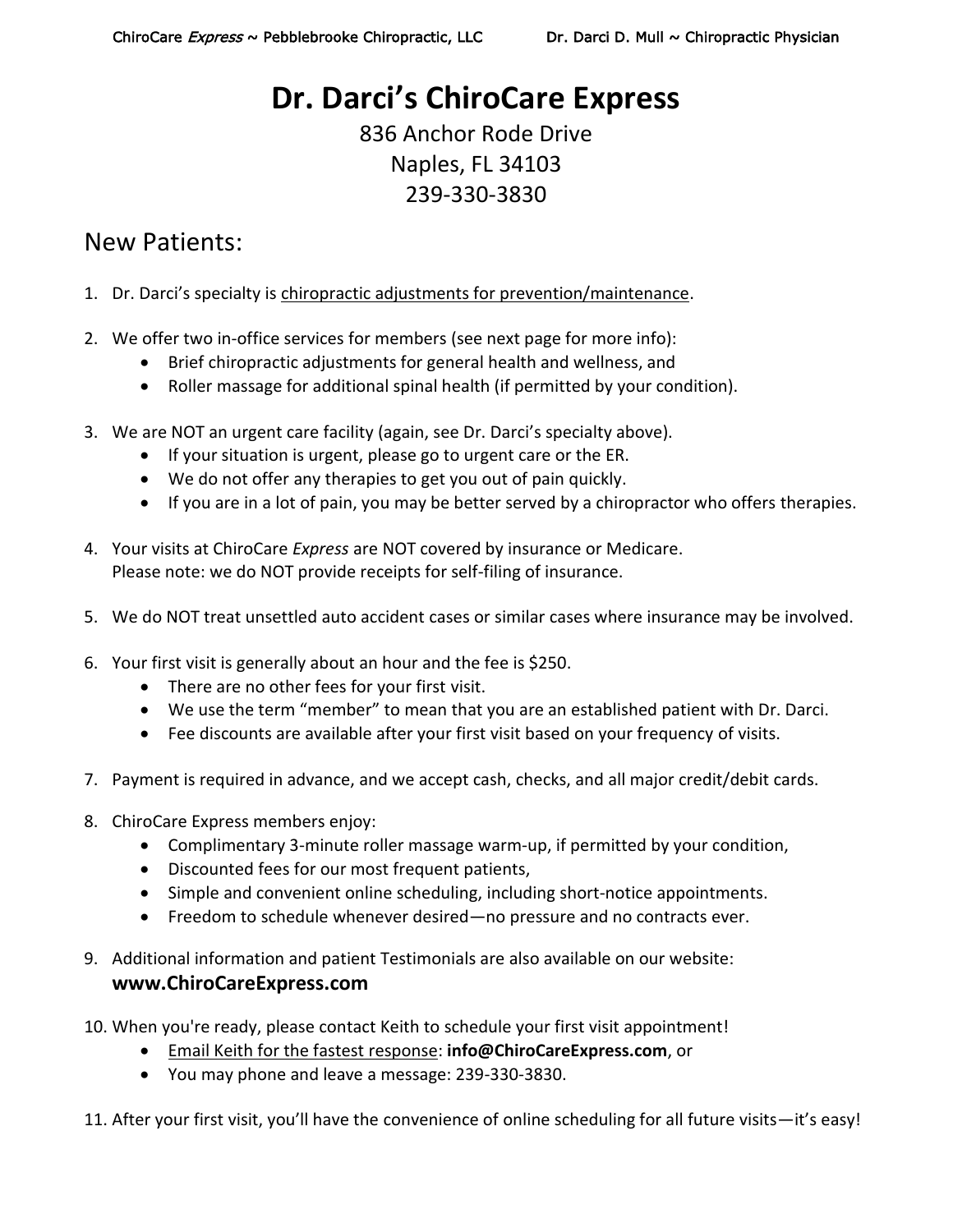## **Services Available at ChiroCare Express**

#### **Dr. Darci's "Magic Hands"!**

- Dr. Darci is a graduate of the prestigious Palmer Chiropractic College, where chiropractic was founded.
- She is a licensed chiropractic physician with over 30 years' experience.
- She has the wisdom gained from over 100,000 patient encounters.
- Dr. Darci followed in her Dad's footsteps, a Chiropractor in Iowa.
- She was a child prodigy, learning many techniques in her Dad's office at a very young age.
- She uses her gifted touch, not force, for gentle, effective chiropractic adjustments.
- In addition to adjustments, she has many tools in her toolbag to help you, including:
	- Various soft touch healing techniques, such as the amazing Pain Neutralization Technique (PNT).
	- Activator and Thompson drop.
	- Exercises, stretches, supplement recommendations, and other homecare to speed your progress.
	- She also offers you an unsurpassed caring nature and encyclopedia-like knowledge of health issues.
- Dr. Darci believes that consistent, weekly maintenance/preventative chiropractic adjustments are best; however, **at ChiroCare Express, there is never any pressure or contracts.**
	- YOU always decide when to come in based on your own health goals, finances and availability.
	- We offer discounts for frequency if you choose to be a regular patient with Dr. Darci.



# Dr. Darci at Age 10, adjusting Dad!

**Dr. Darci was a child prodigy in her dad's chiropractic office. She began learning her sensitive touch at age 4, and by age 10, she was becoming proficient at chiropractic adjustments!**

**Patients are constantly amazed at how Dr. Darci can find problem areas by feel and intuition, from having developed her skills at such a young age.** 

**Besides treatment, her "magic hands" have dramatically changed many lives over the years by finding tumors or unusual swollen lymph nodes. Thanks to her ultra-sensitive touch, she has referred these patients for appropriate medical evaluation or surgery, for which they are eternally grateful!**

\_\_\_\_\_\_\_\_\_\_\_\_\_\_\_\_\_\_\_\_\_\_\_\_\_\_\_\_\_\_\_\_\_\_\_\_\_\_\_\_\_\_\_\_\_\_\_\_\_\_\_\_\_\_\_\_\_\_\_\_\_\_\_\_\_\_\_\_\_\_\_\_\_\_\_\_\_\_\_\_\_\_\_\_\_\_\_

#### **Roller Massage\***

- Roller massage is a relaxing mechanical table.
- Large rollers exercise your spine.
- It is a medical-grade form of comfortable traction therapy.
- The main benefit is for Disc Hydration—lubricating the shock absorbers between your vertebrae.
- Other benefits include: Spinal Mobility, Lymph Flow, Nerve Stimulation, Muscle Relaxation, & Endorphin Release

**-Enjoy a complimentary 3-minute warm-up on Roller Massage with each visit prior to your treatment. -10-minute sessions are available for an additional fee.**

**(\*if permitted by your condition and with Dr. Darci's approval)**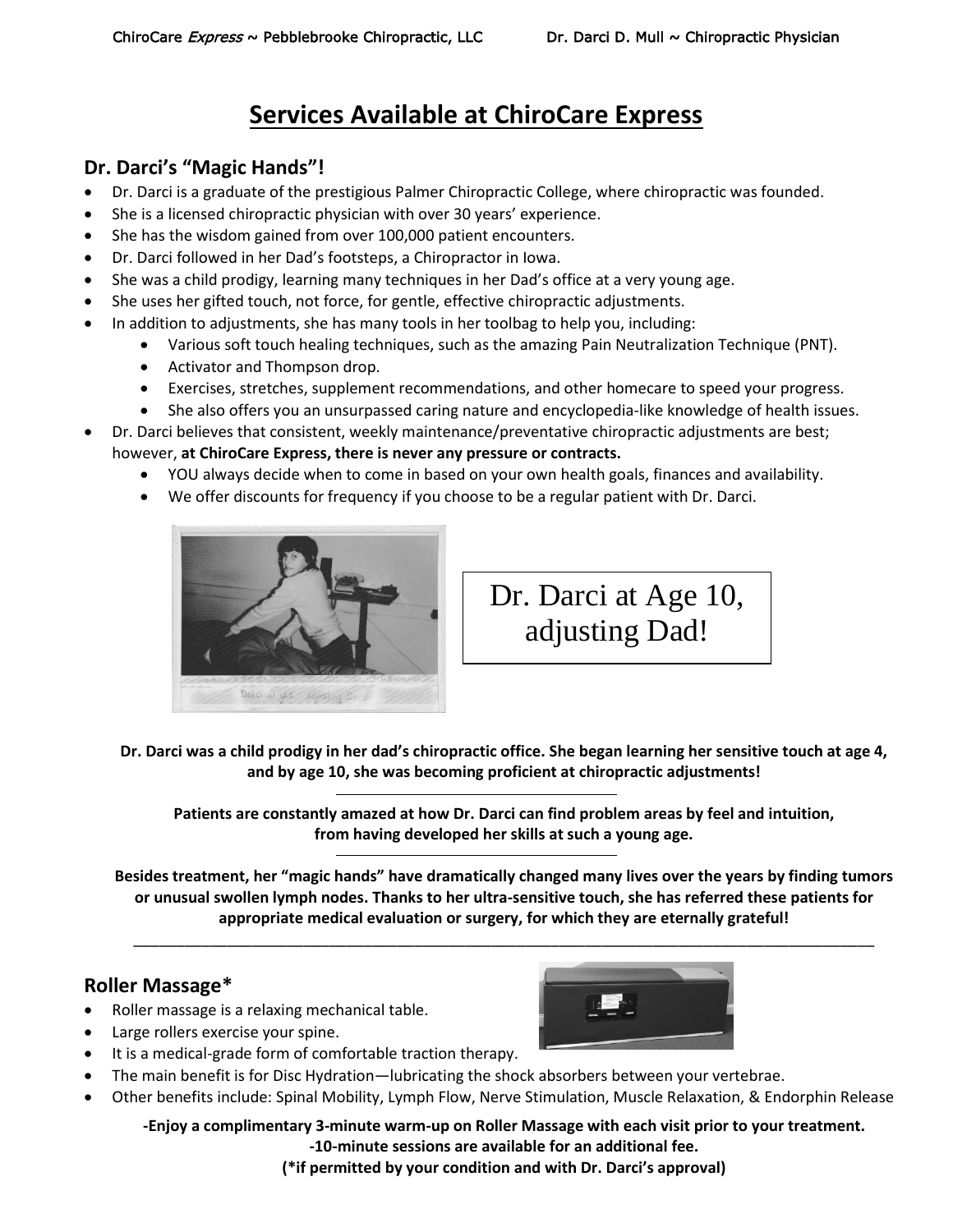## Chiropractic Fees for New Patients

Effective April 2022

New Patient First Visit…\$250 After your first visit, you are a member (member = established patient).

### Our per-visit fee is \$69 for members, but there are **DISCOUNTS FOR OUR MOST ACTIVE MEMBERS** as shown below:



Each visit includes a complimentary 3-minute warm-up on roller massage, upon Dr. Darci's approval: no rain checks. All treatment is considered maintenance and preventative care. Fees are subject to change without notice.

The convenience term 'Member' = established patient. Membership is free with the new patient's first visit. Membership is not an insurance program or guarantee of treatment. Dr. Darci reserves the right to deny treatment at any time.

**Services are NOT covered by any insurance or Medicare. Dr. Darci does not complete or sign reimbursement forms. Dr. Darci does not provide treatment for unsettled auto accident cases, or other personal injury or workers comp cases: You will be referred to another chiropractor for treatment, and you may return to Dr. Darci when your case is settled.**